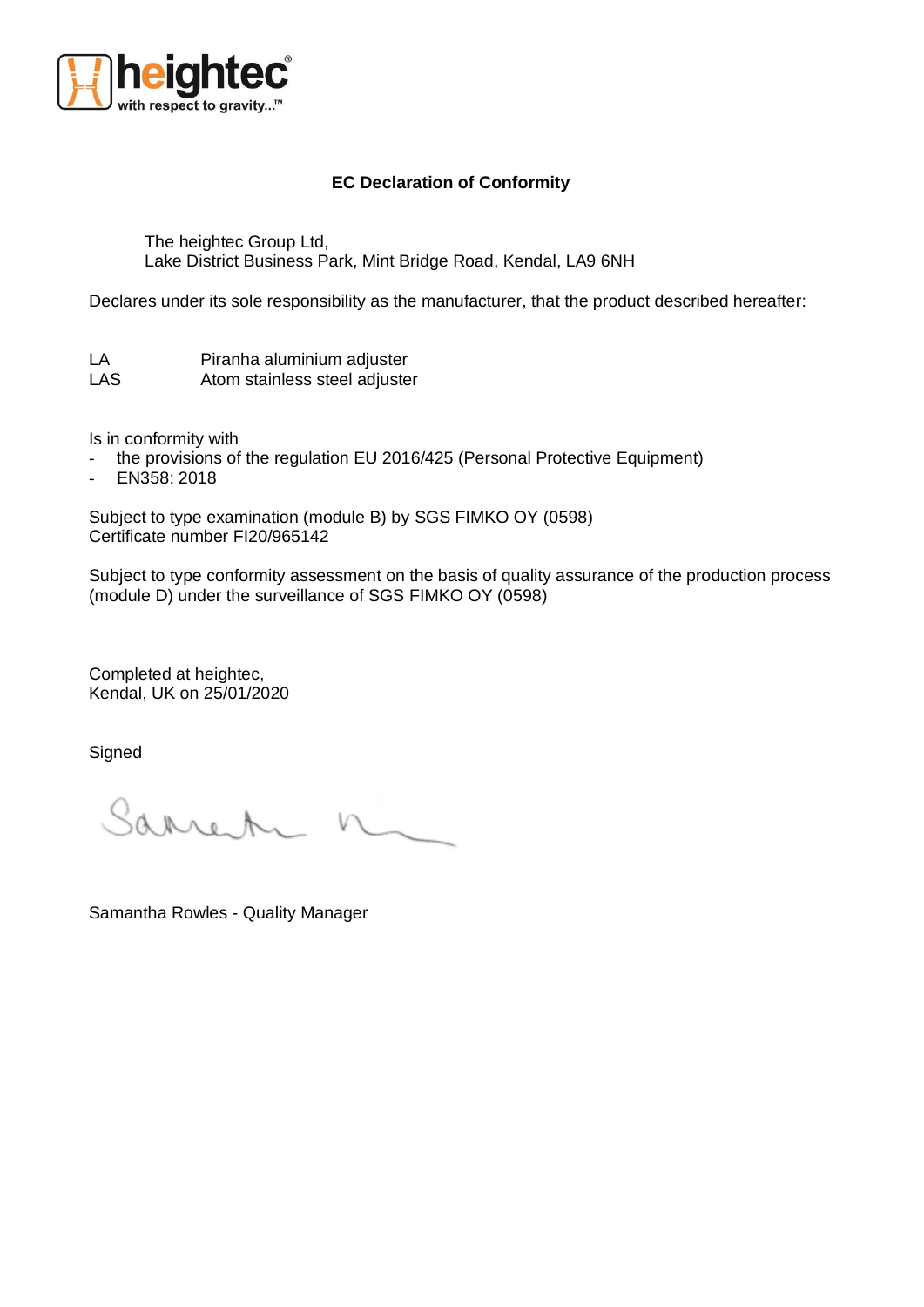

## **EU-Konformitätserklärung**

The heightec Group Ltd, Lake District Business Park, Mint Bridge Road, Kendal, LA9 6NH

Erklärt in alleiniger Verantwortung als Hersteller, dass folgendes Produkt:

LA Piranha aluminium adjuster LAS Atom stainless steel adjuster

Folgende Vorschriften erfüllt

- Verordnung EU 2016/425 (persönliche Schutzausrüstungen)

Angewandte Normen

- EN358: 2018

EU Baumusterprüfung (Modul B) durch benannte Stelle SGS FIMKO OY (0598) EU-Baumusterprüfbescheinigung FI20/965142

Das Produkt unterliegt dem Konformitätsbewertungsverfahren auf der Grundlage einer Qualitätssicherung bezogen auf den Produktionsprozess (Modul D) unter Aufsicht der benannten Stelle SGS FIMKO OY (0598)

Ausgestellt durch heightec, Kendal, UK am 17/01/2020

Unterschrift

Sarrot.

Samantha Rowles – Qualitätsmanager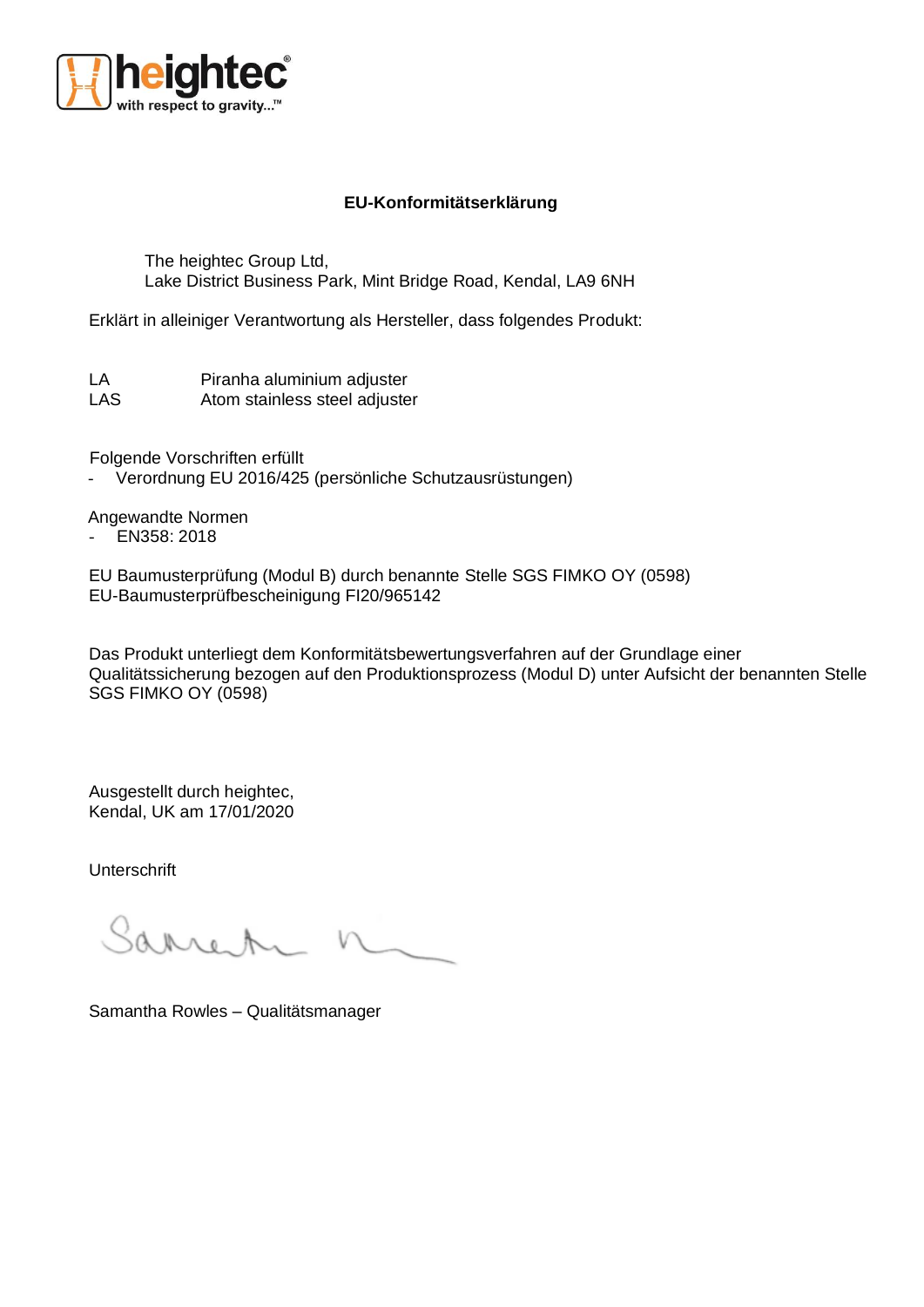

## **Declaração de Conformidade CE**

The heightec Group Ltd, Lake District Business Park, Mint Bridge Road, Kendal, LA9 6NH

Declara sob responsabilidade própria como fabricante, que o produto descrito de seguida:

LA Piranha aluminium adjuster LAS Atom stainless steel adjuster

Está em conformidade com

- as disposições do regulamento EU 2016/425 (Equipamentos de Proteção Individual)
- EN358: 2018

Sujeito a examinação (módulo B) por SGS FIMKO OY (0598) Número de Certificação FI20/965142

Sujeito a avaliação de conformidade no âmbito do controlo de qualidade do processo produtivo (módulo D), sob a vigilância do SGS FIMKO OY (0598)

Completado na heightec, Kendal, UK a 17/01/2020

Assinado

Sarren

Samantha Rowles – Gerente de qualidade